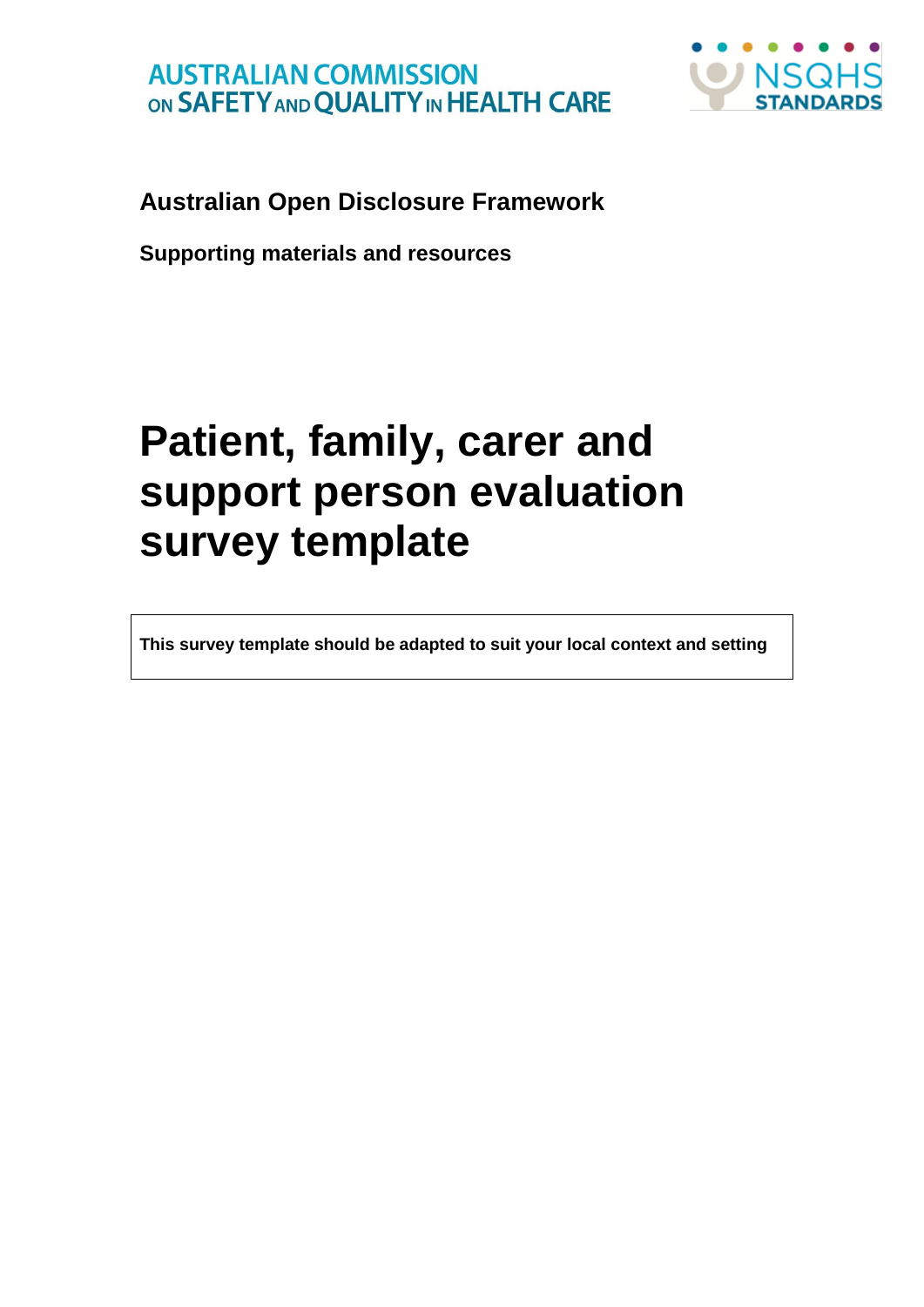### **Open Disclosure: Patients, families, carers and support persons evaluation survey**

#### **What is the survey about?**

This survey has been developed to enable feedback from patients, families their carers about the open disclosure process. The aim of this survey is to improve the open disclosure experience for people involved in an incident that resulted in harm to a patient while receiving health care – this includes patients, their family and carers as well as health service staff.

This survey is about your experience with **open disclosure**. When completing the survey, please reflect on your experience either as a patient or as a family member, friend or carer.

#### **You can request that this survey be conducted as a face-to-face interview.**

**Terms used in the survey:** To help you complete the survey, the following terms are used:

| <b>Harmful incident</b> | An incident that led to patient harm. Such incidents can either be<br>part of the healthcare process, or occur in the healthcare setting<br>(i.e. while the patient is admitted to, or in the care of, a health<br>service organisation).<br>Note: This term is used interchangeably with 'adverse event'.                                                                                                                                                                    |  |  |  |  |  |
|-------------------------|-------------------------------------------------------------------------------------------------------------------------------------------------------------------------------------------------------------------------------------------------------------------------------------------------------------------------------------------------------------------------------------------------------------------------------------------------------------------------------|--|--|--|--|--|
| <b>Staff</b>            | Anyone working within a health service organisation, including<br>self-employed professionals such as visiting medical officers.                                                                                                                                                                                                                                                                                                                                              |  |  |  |  |  |
| Open disclosure         | An open discussion with a patient about an incident(s) that<br>resulted in harm to that patient while they were receiving health<br>care. The elements of open disclosure are an apology or<br>expression of regret (including the word sorry), a factual<br>explanation of what happened, an opportunity for the patient to<br>relate their experience, and an explanation of the steps being<br>taken to manage the event and prevent recurrence.                           |  |  |  |  |  |
|                         | Open disclosure is a discussion and an exchange of information<br>that may take place over several meetings.                                                                                                                                                                                                                                                                                                                                                                  |  |  |  |  |  |
| <b>Support person</b>   | An individual who has a relationship with the patient. References<br>to 'support person' in this document can include:<br>family members / next of kin<br>carers<br>friends, a partner or other person who cares for the patient<br>guardians or substitute decision makers<br>$\bullet$<br>social workers or religious representatives<br>where available, trained patient advocates.<br>References to support person should be read with the words,<br>'where appropriate'. |  |  |  |  |  |

**All responses will remain confidential.**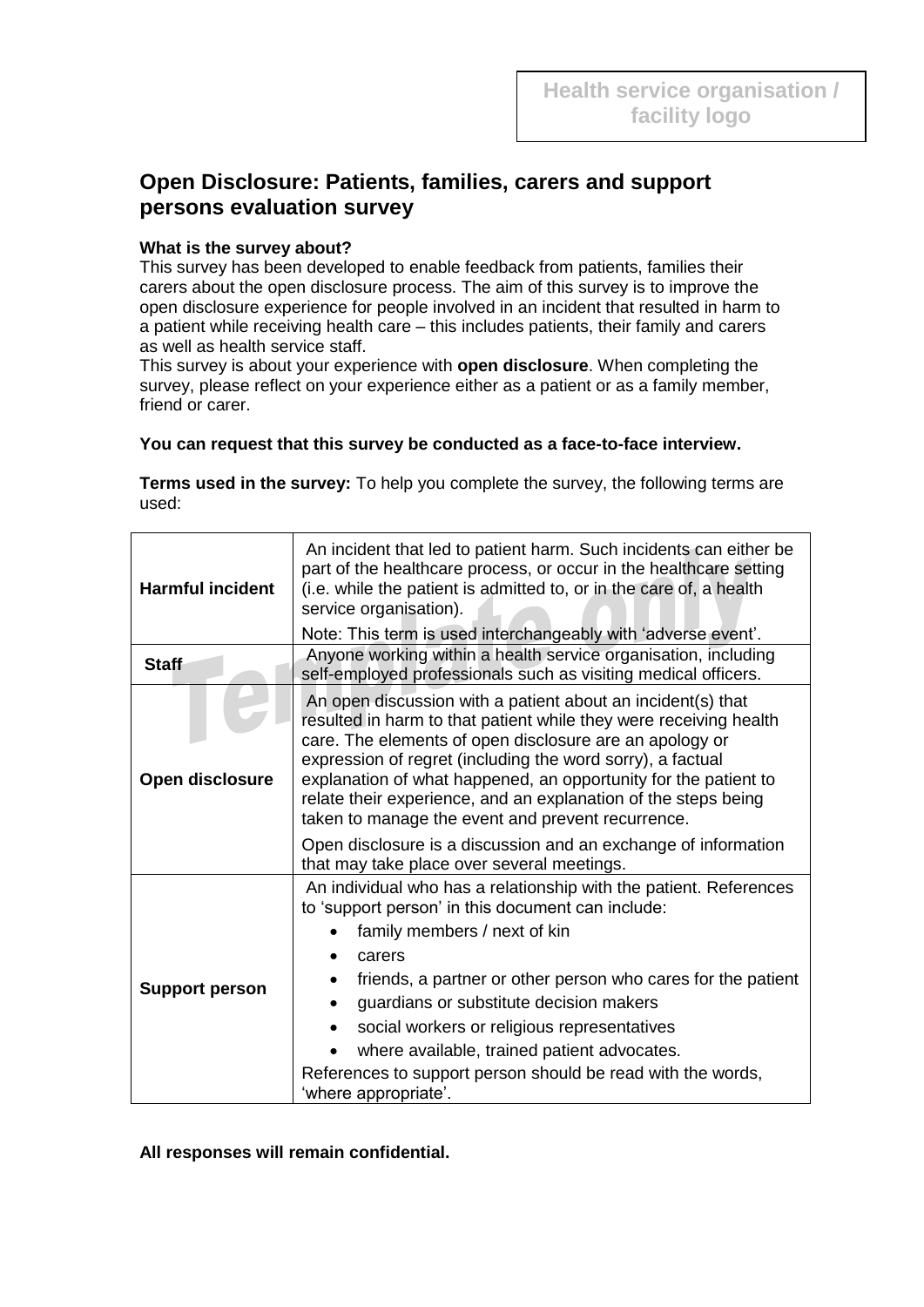#### **Survey Questions**

- 1. I am a (please tick **all** relevant answers)
	- **D** Patient
	- $\Box$  Relative of the patient
	- $\Box$  Friend of the patient
	- $\Box$  Carer of the patient
	- □ Support person
	- **Q** Other
- 2. Date of the **incident** that resulted in harm
- 3. On a scale from 1-10 (**1** being **least serious** and **10** the **most serious**) how serious were the effects of the harmful incident?

| <b>No</b> | Mild    |  |  | Moderate |  |         | ಎevere |   |  |  |
|-----------|---------|--|--|----------|--|---------|--------|---|--|--|
| effects   | effects |  |  | effects  |  | effects |        |   |  |  |
|           |         |  |  |          |  |         |        | U |  |  |

- 4. When were you **first** told about the harmful incident? (Please tick **one**)
	- $\Box$  Within 48 hours
	- $\Box$  1-2 weeks
	- Within 1 month
	- $\Box$  More than 1 month
	- $\Box$  I was not told about the unexpected event
- 5. Was this timeframe acceptable for **initial** contact? (Please tick **one**)
	- □ Yes
	- $\Box$  No it was too early
	- $\Box$  No it was too late
	- **Unsure**
- 6. I had one or more planned open disclosure meetings about the harmful incident (please tick **one**)
	- □ Yes
	- $\Box$  No

If you did **not** have any open disclosure meetings, do **not** answer the other questions. Thank you for your time.

If you **did participate** in open disclosure meetings, please continue to the next question.

- 7. Were you informed about the plan to commence open disclosure? (Please tick **one**)
	- □ Yes
	- No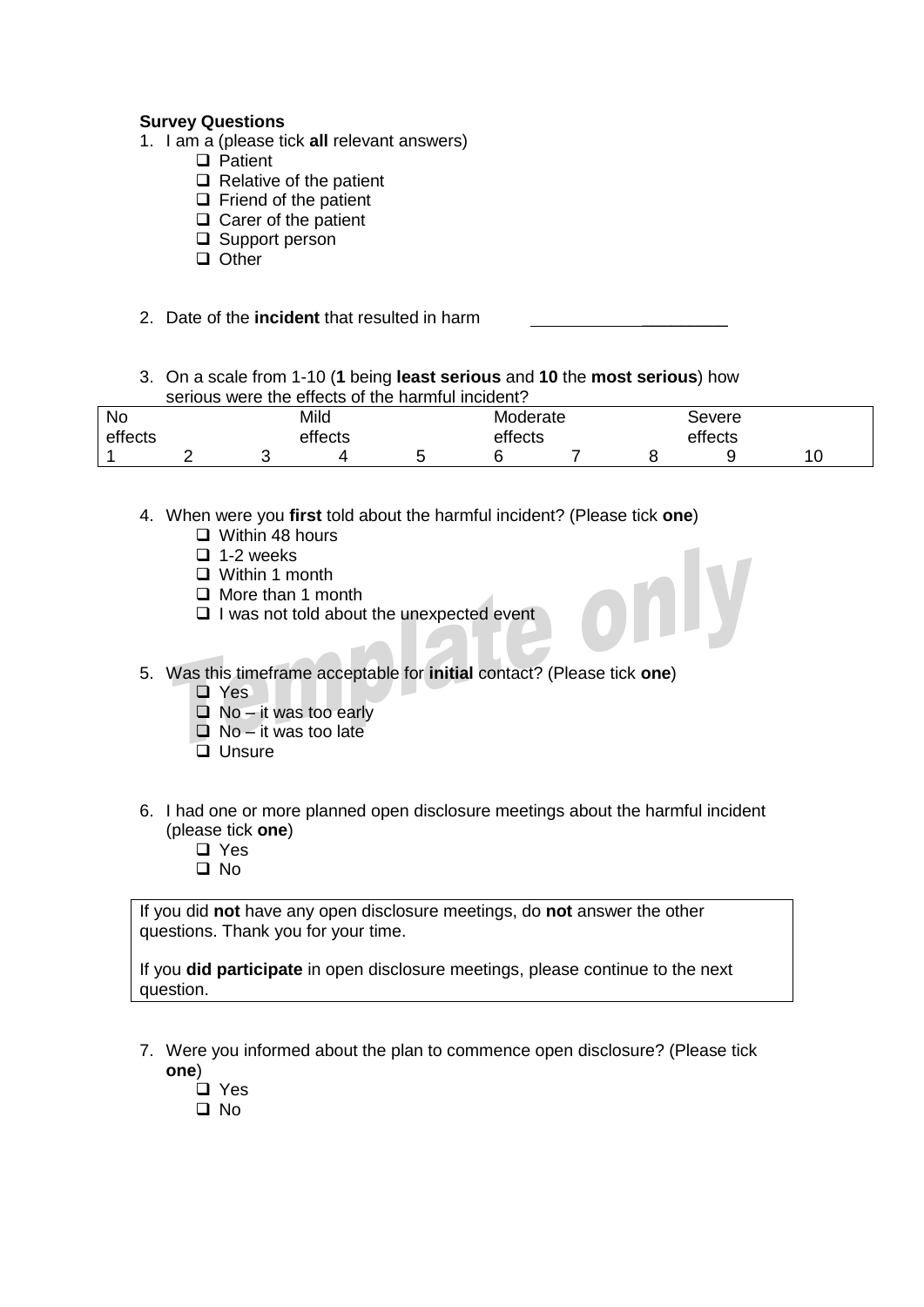- 8. How long after the harmful incident did the first **planned** open disclosure meeting occur? (Please tick **one**)
	- $\Box$  Within 48 hours
	- $\Box$  1-2 weeks
	- Within 1 month
	- **O** More than 1 month
	- $\Box$  More than 6 months
- 9. **Who** initiated the open disclosure meetings? (Please tick **one**)
	- $\Box$  Health service organisation/ staff
	- □ Patient/support person
- 10. If the open disclosure meeting was **initiated** by the **patient or support person**, **when** did this occur? (Please tick **one**)
	- **After** a request for information **from** the health service organisation
	- **After** a formal complaint **to** the health service organisation
	- $\Box$  Other (please specify)
- 11.Who attended the open disclosure meeting? (Please tick **all** relevant answers in **each column**)  $\sim$

|                                     | This person was previously          |  |  |  |  |
|-------------------------------------|-------------------------------------|--|--|--|--|
|                                     | involved in the care of the patient |  |  |  |  |
|                                     | $\square$ Yes                       |  |  |  |  |
| $\Box$ Doctor                       | $\square$ No                        |  |  |  |  |
|                                     | <b>U</b> nsure                      |  |  |  |  |
|                                     | $\square$ Yes                       |  |  |  |  |
| $\Box$ Surgeon                      | $\square$ No                        |  |  |  |  |
|                                     | $\Box$ Unsure                       |  |  |  |  |
|                                     | $\Box$ Yes                          |  |  |  |  |
| $\square$ GP                        | $\square$ No                        |  |  |  |  |
|                                     | $\Box$ Unsure                       |  |  |  |  |
|                                     | $\Box$ Yes                          |  |  |  |  |
| $\Box$ Nurse                        | $\square$ No                        |  |  |  |  |
|                                     | $\Box$ Unsure                       |  |  |  |  |
|                                     | $\Box$ Yes                          |  |  |  |  |
| $\Box$ Midwife                      | $\square$ No                        |  |  |  |  |
|                                     | $\Box$ Unsure                       |  |  |  |  |
|                                     | $\Box$ Yes                          |  |  |  |  |
| $\Box$ Another healthcare provider  | $\square$ No                        |  |  |  |  |
|                                     | $\Box$ Unsure                       |  |  |  |  |
|                                     | $\Box$ Yes                          |  |  |  |  |
| $\Box$ Health service administrator | $\square$ No                        |  |  |  |  |
|                                     | $\Box$ Unsure                       |  |  |  |  |
| $\Box$ Other (please specify)       | $\Box$ Yes                          |  |  |  |  |
|                                     | $\square$ No                        |  |  |  |  |
|                                     | $\Box$ Unsure                       |  |  |  |  |

#### 12.Was there **anyone else** you would have liked to attend the open disclosure meeting/s? (Please tick **one**)

- $\Box$  No
- $\Box$  Yes (please specify)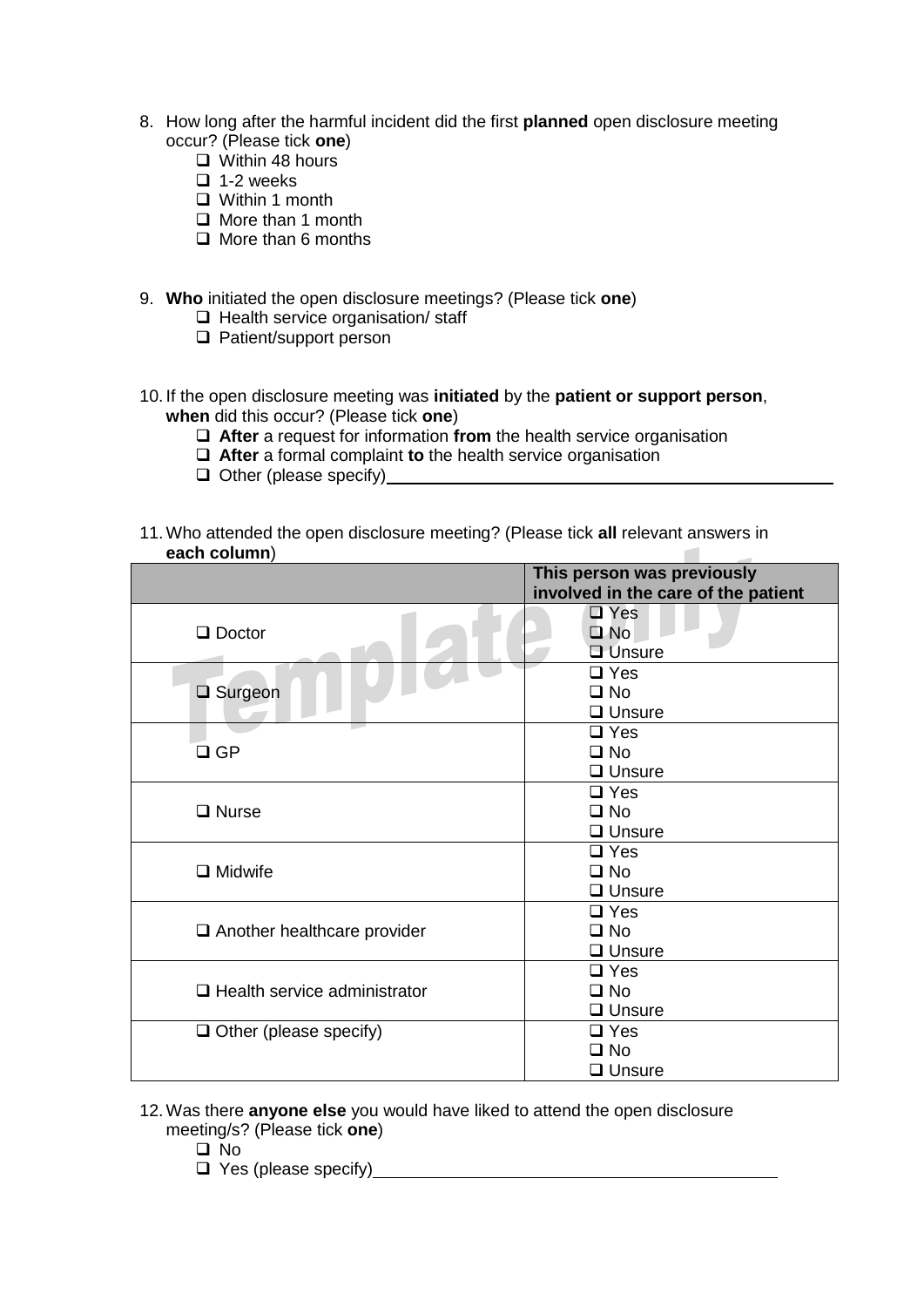## Please indicate your **level of agreement** by circling the relevant answer:

|     |                                                                                                                                                   | Strongly<br>DISAGREE | Slightly<br>DISAGREE | <b>Neutral</b> | Slightly<br>AGREE | Strongly<br>AGREE | unknown<br>NA or |
|-----|---------------------------------------------------------------------------------------------------------------------------------------------------|----------------------|----------------------|----------------|-------------------|-------------------|------------------|
|     | <b>Open Disclosure Process</b>                                                                                                                    |                      |                      |                |                   |                   |                  |
| 13. | I was given the name of a health service staff member who<br>would act as an ongoing point of contact throughout the<br>open disclosure process   | $\mathbf{1}$         | $\overline{2}$       | 3              | $\overline{4}$    | 5                 | <b>NA</b>        |
| 14. | I was given options about the time and place of the open<br>disclosure meeting/s                                                                  | $\mathbf{1}$         | $\overline{c}$       | 3              | $\overline{4}$    | 5                 | <b>NA</b>        |
| 15. | I was given options about the staff participants attending the<br>open disclosure meeting/s                                                       | $\mathbf{1}$         | $\overline{c}$       | 3              | 4                 | 5                 | <b>NA</b>        |
| 16. | I was given the opportunity to have a support person(s)<br>present who was not a health service organisation staff<br>member                      | 1                    | $\overline{2}$       | 3              | 4                 | 5                 | <b>NA</b>        |
| 17. | I was given enough information about what to expect during<br>the open disclosure process                                                         | $\mathbf{1}$         | $\overline{2}$       | 3              | $\overline{4}$    | 5                 | <b>NA</b>        |
| 18. | I was given an apology or expression of regret including the<br>words I am/we are sorry                                                           | $\mathbf{1}$         | $\overline{2}$       | 3              | $\overline{4}$    | 5                 | <b>NA</b>        |
| 19. | I was given an explanation about the harmful incident                                                                                             | $\mathbf{1}$         | $\overline{2}$       | 3              | $\overline{4}$    | 5                 | <b>NA</b>        |
| 20. | This explanation was clear                                                                                                                        | $\overline{1}$       | $\overline{2}$       | $\overline{3}$ | $\overline{4}$    | 5                 | <b>NA</b>        |
| 21. | I was given adequate time to talk about my experience of the<br>harmful incident                                                                  | 1                    | $\overline{2}$       | 3              | $\overline{4}$    | 5                 | <b>NA</b>        |
| 22. | I had opportunity to ask questions about the harmful incident                                                                                     | $\mathbf{1}$         | $\overline{2}$       | 3              | $\overline{4}$    | 5                 | <b>NA</b>        |
| 23. | Clear information was given about the consequences of the<br>harmful incident                                                                     | $\mathbf{1}$         | $\overline{2}$       | 3              | 4                 | 5                 | <b>NA</b>        |
| 24. | After the open disclosure, it was clear to me how the health<br>service organisation was going to investigate the harmful<br>incident             | $\mathbf{1}$         | $\overline{c}$       | 3              | 4                 | 5                 | <b>NA</b>        |
| 25. | I was given the opportunity to contribute to the health service<br>organisation investigation of the harmful incident                             | $\mathbf{1}$         | $\overline{2}$       | 3              | $\overline{4}$    | 5                 | <b>NA</b>        |
| 26. | Staff were willing to share further information as it became<br>available                                                                         | 1                    | $\overline{2}$       | 3              | 4                 | 5                 | <b>NA</b>        |
| 27. | I was give information about how the hospital will prevent<br>similar harmful incidents in the future                                             | 1                    | 2                    | 3              | 4                 | 5                 | <b>NA</b>        |
| 28. | The information given to me about how the health service<br>organisation will aim to prevent similar harmful incidents in<br>the future was clear | 1                    | $\overline{2}$       | 3              | $\overline{4}$    | 5                 | <b>NA</b>        |
| 29. | Health service organisation staff also gave written information<br>about what we discussed in the open disclosure meeting(s)                      | $\mathbf{1}$         | $\overline{2}$       | 3              | 4                 | 5                 | <b>NA</b>        |
| 30. | Written information given to me about what we discussed in<br>the open disclosure meeting(s) was clear                                            | $\mathbf{1}$         | $\overline{c}$       | 3              | 4                 | 5                 | <b>NA</b>        |
| 31. | Health service organisation staff did not try to avoid the open<br>disclosure                                                                     | $\mathbf{1}$         | $\overline{a}$       | 3              | $\overline{4}$    | 5                 | <b>NA</b>        |